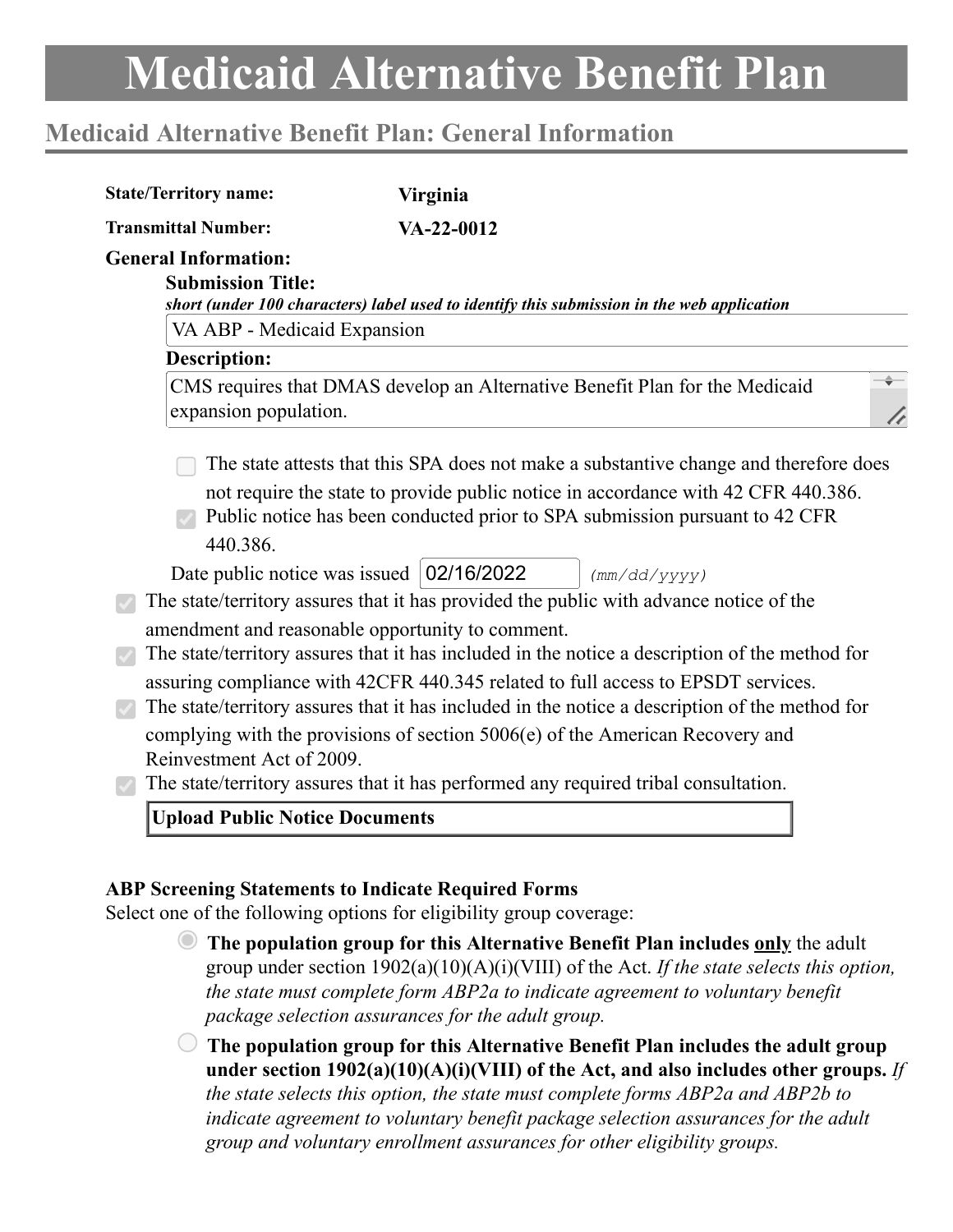**The population for this Alternative Benefit Plan does not include the adult group under section 1902(a)(10)(A)(i)(VIII) of the Act.** *If the state selects this option, the state must complete form ABP2b to indicate agreement to voluntary enrollment assurances for these eligibility groups.*

Enrollment is mandatory for some or all participants. *If selected, the state must complete form ABP2c to indicate agreement to mandatory enrollment assurances.*

Specify the number of **benchmark** benefit packages that will be created or amended with this submission. *The state must submit one version of forms ABP3, ABP3.1, ABP4, ABP5, and ABP8 for each benchmark benefit package.*  $\sqrt{1}$ 

Specify the number of **benchmark-equivalent** benefit packages that will be created or amended with this submission. *The state must submit one version of forms ABP3, ABP3.1, ABP4, ABP6, and ABP8 for each benchmark-equivalent benefit package.*

| ч.               |  |  |
|------------------|--|--|
|                  |  |  |
|                  |  |  |
|                  |  |  |
|                  |  |  |
| $\boldsymbol{0}$ |  |  |

## **Medicaid Alternative Benefit Plan: File Management Summary**

| <b>State/Territory name:</b> | Virginia     |
|------------------------------|--------------|
| <b>Transmittal Number:</b>   | $VA-22-0012$ |

| Form<br>Code | <b>Form Name</b>                                                                                                                                          | <b>Uploaded</b><br>Form<br>Count |
|--------------|-----------------------------------------------------------------------------------------------------------------------------------------------------------|----------------------------------|
| ABP1         | <b>Alternative Benefit Plan Populations</b>                                                                                                               | 1                                |
| ABP2a        | <b>Voluntary Benefit Package Selection Assurances -</b><br>Eligibility Group under Section $1902(a)(10)(A)(i)(VIII)$ of  1<br>the Act                     |                                  |
|              | <b>Voluntary Enrollment Assurances for Eligibility Groups</b><br>ABP2b other than the Adult Group under Section $1902(a)(10)(A)$<br>(i) (VIII) of the Act | $\bf{0}$                         |
|              | <b>ABP2c   Enrollment Assurances - Mandatory Participants</b>                                                                                             | $\boldsymbol{0}$                 |
|              |                                                                                                                                                           |                                  |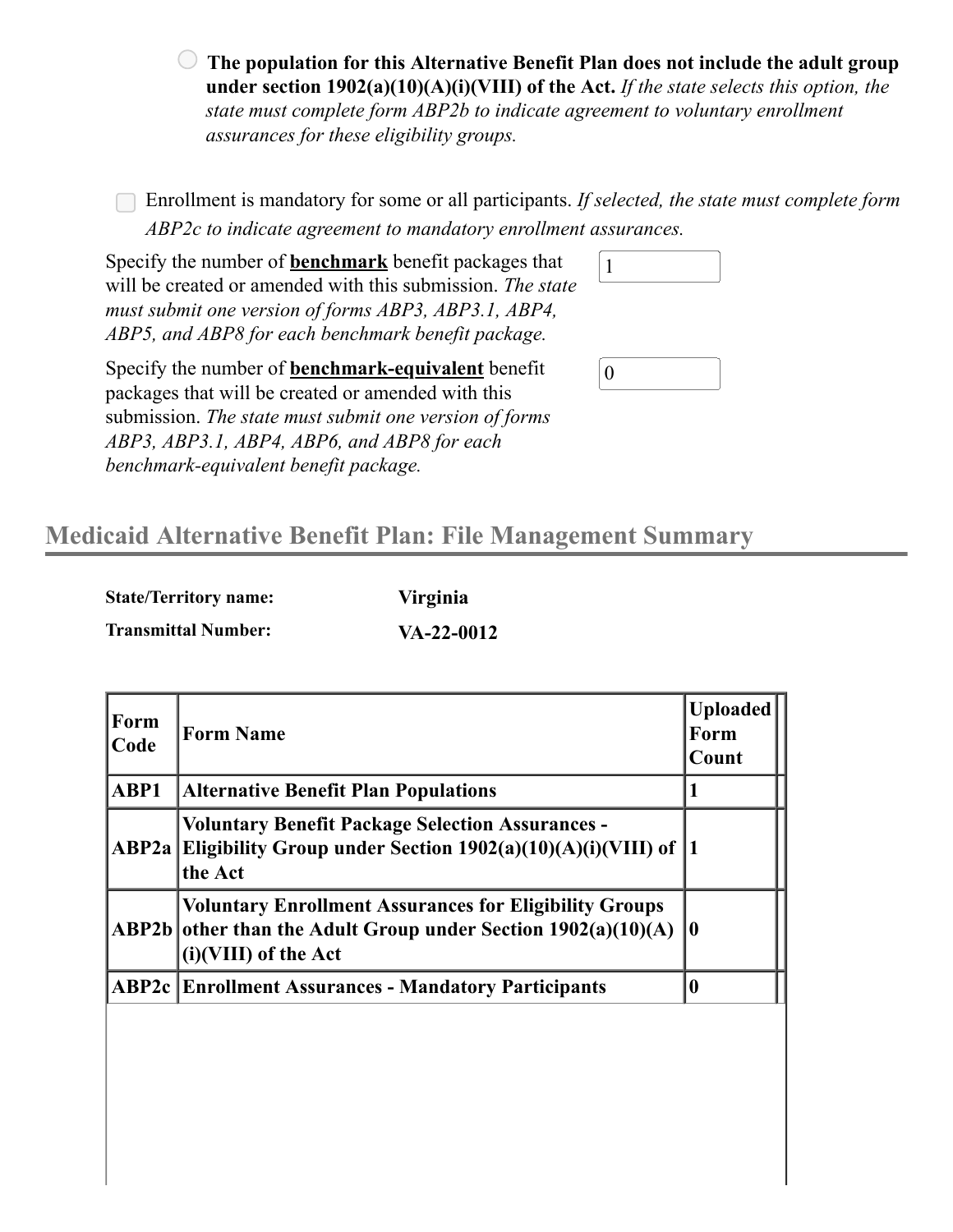| Form<br>Code | <b>Form Name</b>                                                                                                                                                                                                                                                                                                                                                                                                              | <b>Uploaded</b><br>Form<br>Count |
|--------------|-------------------------------------------------------------------------------------------------------------------------------------------------------------------------------------------------------------------------------------------------------------------------------------------------------------------------------------------------------------------------------------------------------------------------------|----------------------------------|
| ABP3         | <b>ABP3-Selection of Benchmark Benefit Package or</b><br>Benchmark-Equivalent Benefit Package (Use only if ABP<br>has an effective date prior to 1/1/2020 or if only changing<br>the section 1937 Coverage Option of an ABP<br>implemented prior to 1/1/2020)<br>or<br><b>ABP3.1-Selection of Benchmark Benefit Package or</b><br>Benchmark-Equivalent Benefit Package (Use only for<br>ABP's effective on or after 1/1/2020) |                                  |
| ABP4         | <b>Alternative Benefit Plan Cost-Sharing</b>                                                                                                                                                                                                                                                                                                                                                                                  | 1                                |
| ABP5         | <b>Benefits Description</b>                                                                                                                                                                                                                                                                                                                                                                                                   | 1                                |
| ABP6         | <b>Benchmark-Equivalent Benefit Package</b>                                                                                                                                                                                                                                                                                                                                                                                   | $\mathbf{0}$                     |
| ABP7         | <b>Benefits Assurances</b>                                                                                                                                                                                                                                                                                                                                                                                                    | $\mathbf{1}$                     |
| ABP8         | <b>Service Delivery Systems</b>                                                                                                                                                                                                                                                                                                                                                                                               | $\vert$ 1                        |
| ABP9         | <b>Employer Sponsored Insurance and Payment of</b><br><b>Premiums</b>                                                                                                                                                                                                                                                                                                                                                         | 1                                |
|              | <b>ABP10 General Assurances</b>                                                                                                                                                                                                                                                                                                                                                                                               | $\mathbf{1}$                     |
|              | <b>ABP11   Payment Methodology</b>                                                                                                                                                                                                                                                                                                                                                                                            | $\vert$ 1                        |

**Medicaid Alternative Benefit Plan: File Management Detail**

# **Form ABP1: Alternative Benefit Plan Populations**

### **ABP1 Forms List**

#### **Form**

Please provide a short description of this ABP1 form:

Alternative Benefit Plan Populations

**Uploaded Form Name:**

**Date Uploaded:**

ABP1 Expansion 3-11-22.pdf

### **Support Documents**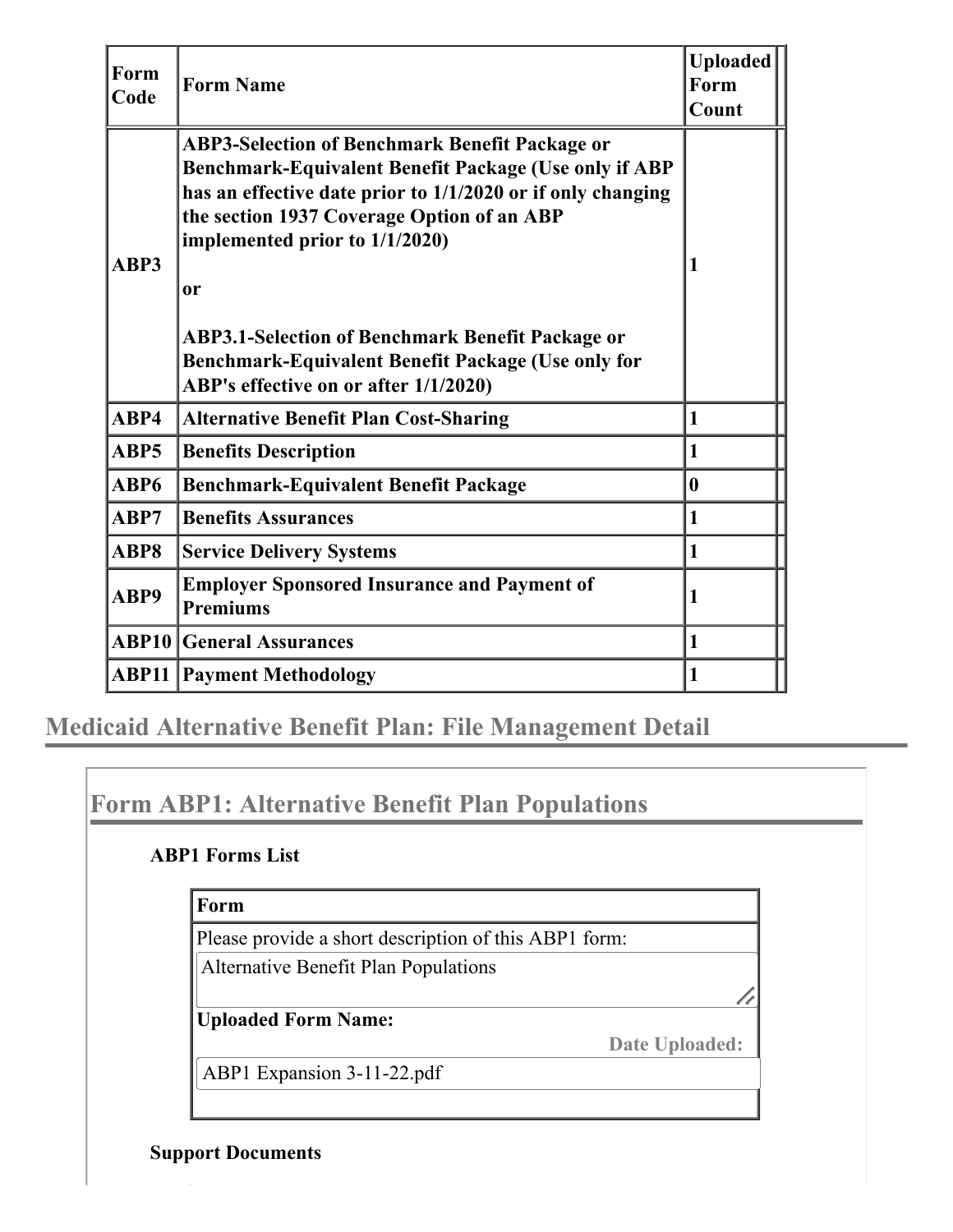| Please provide a short description of this support document: |                |
|--------------------------------------------------------------|----------------|
| Document showing no comments on public notice                |                |
|                                                              |                |
| <b>Uploaded Document Name:</b>                               |                |
|                                                              | Date Uploaded: |
| ABP Notice - No comments.pdf                                 |                |
|                                                              |                |
| Please provide a short description of this support document: |                |
| <b>Public Notice</b>                                         |                |
|                                                              |                |
| <b>Uploaded Document Name:</b>                               |                |
|                                                              | Date Uploaded: |
| ABP1 Expansion 3-11-22.pdf                                   |                |
|                                                              |                |

**Form ABP2a: Voluntary Benefit Package Selection Assurances - Eligibility Group under Section 1902(a)(10)(A)(i)(VIII) of the Act**

### **ABP2a Forms List**

**Form**

Please provide a short description of this ABP2a form:

Voluntary Benefit Package Selection Assurances

**Uploaded Form Name:**

**Date Uploaded:**

ABP\_2a Expansion 3-11-22.pdf

### **Support Documents**

**Document**

**Form ABP2b: Voluntary Enrollment Assurances for Eligibility Groups other than the Adult Group under Section 1902(a)(10)(A)(i) (VIII) of the Act**

**ABP2b Forms List**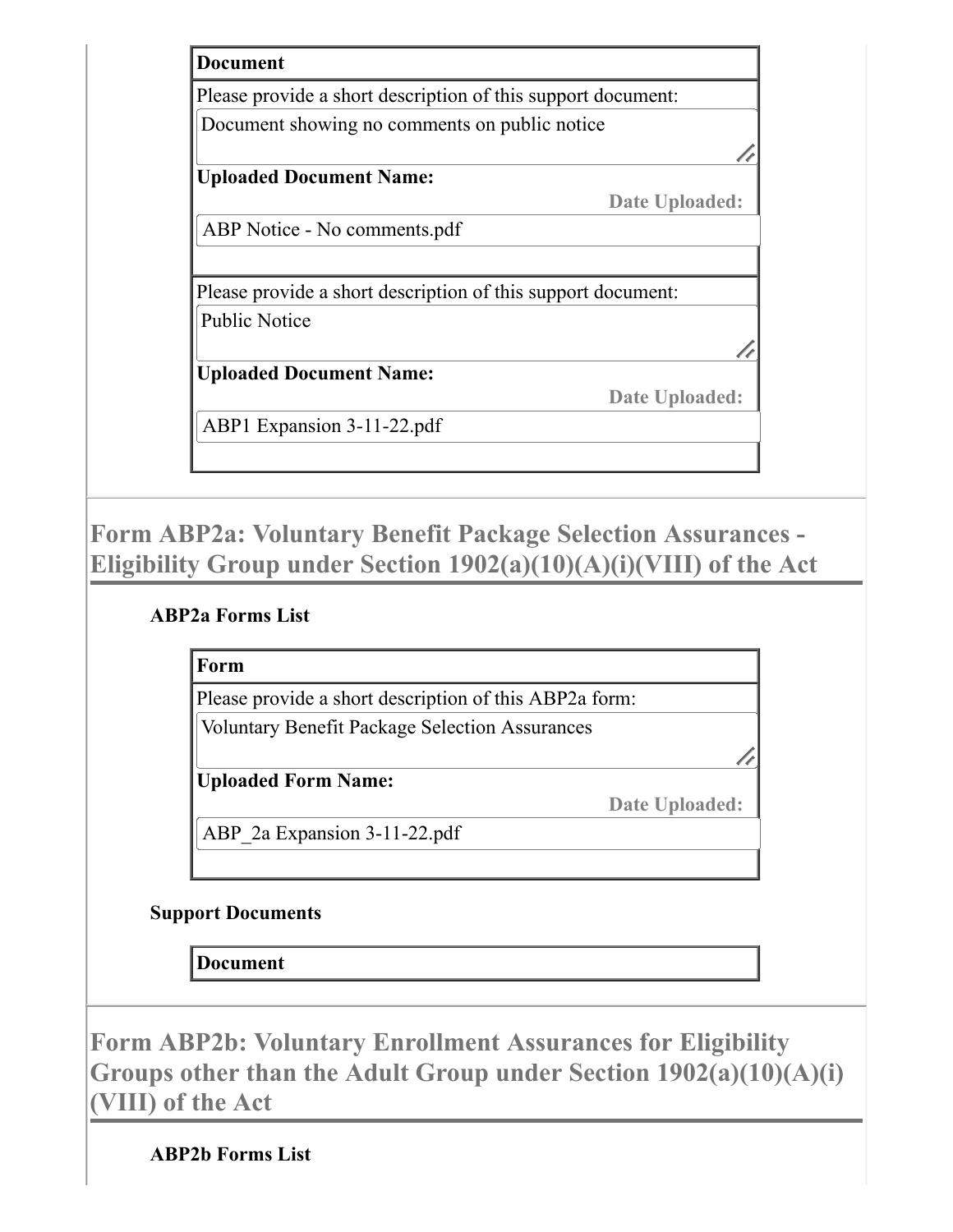**Form**

**Support Documents**

**Document**

**Form ABP2c: Enrollment Assurances - Mandatory Participants**

**ABP2c Forms List**

**Form**

**Support Documents**

**Document**

**Form ABP3: ABP3-Selection of Benchmark Benefit Package or Benchmark-Equivalent Benefit Package (Use only if ABP has an effective date prior to 1/1/2020 or if only changing the section 1937 Coverage Option of an ABP implemented prior to 1/1/2020). Or ABP3.1-Selection of Benchmark Benefit Package or Benchmark-Equivalent Benefit Package (Use only for ABP's effective on or after 1/1/2020).**

**ABP3 Forms List**

| Form                                                  |  |
|-------------------------------------------------------|--|
| Please provide a short description of this ABP3 form: |  |
| Selection of Benchmark Benefit Package                |  |
| <b>Uploaded Form Name:</b>                            |  |

**Date Uploaded:**

ABP3 Expansion 3-11-22.pdf

### **Support Documents**

**Document**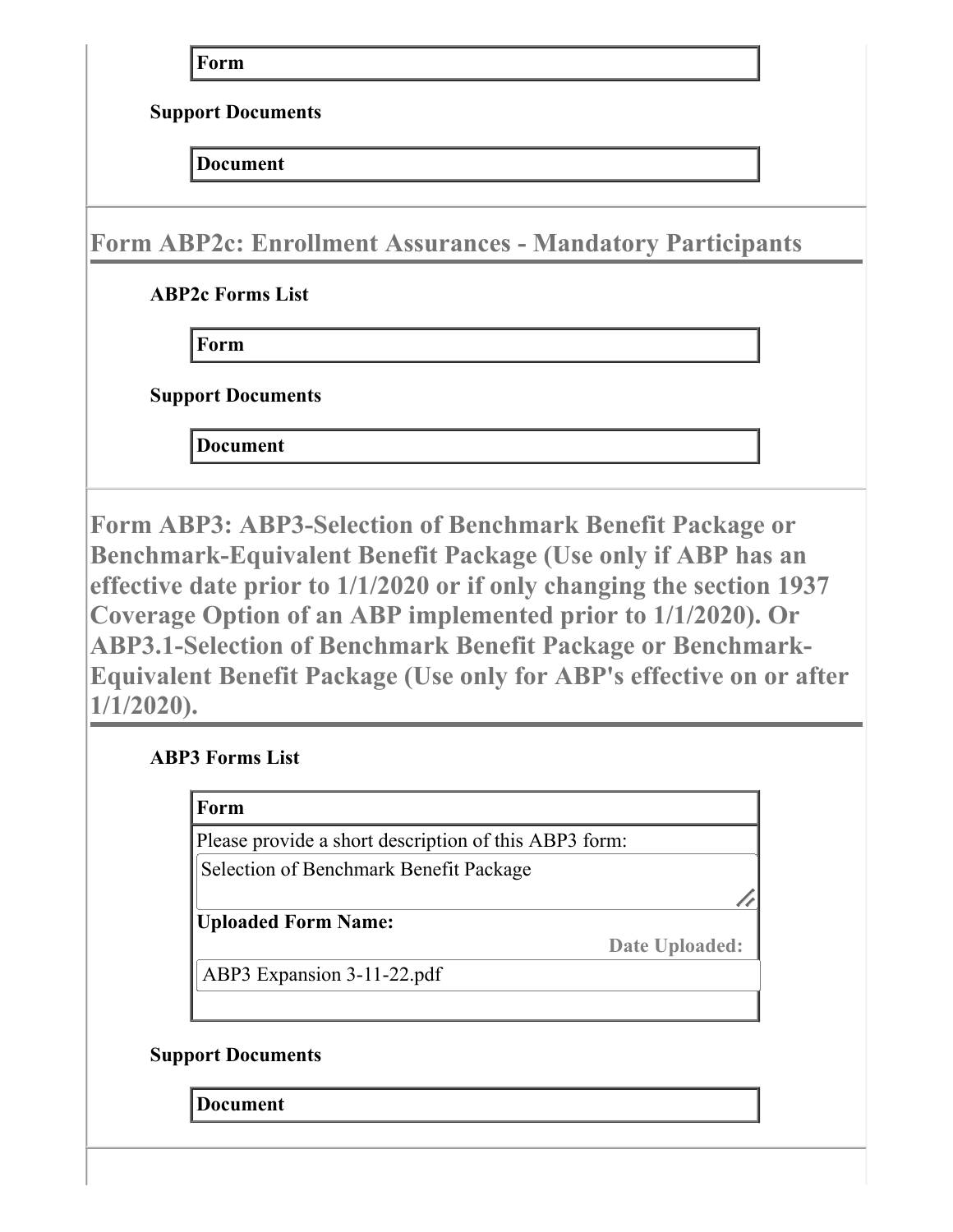#### **ABP4 Forms List**

#### **Form**

Please provide a short description of this ABP4 form:

Alternative Benefit Plan Cost-Sharing

**Uploaded Form Name:**

**Date Uploaded:**

//

ABP4 Expansion 3-11-22.pdf

#### **Support Documents**

**Document**

# **Form ABP5: Benefits Description**

#### **ABP5 Forms List**

**Form**

Please provide a short description of this ABP5 form:

Benefits description

**Uploaded Form Name:**

**Date Uploaded:**

ABP5 4-6-22.pdf

### **Support Documents**

**Document**

**Form ABP6: Benchmark-Equivalent Benefit Package**

**ABP6 Forms List**

**Form**

**Support Documents**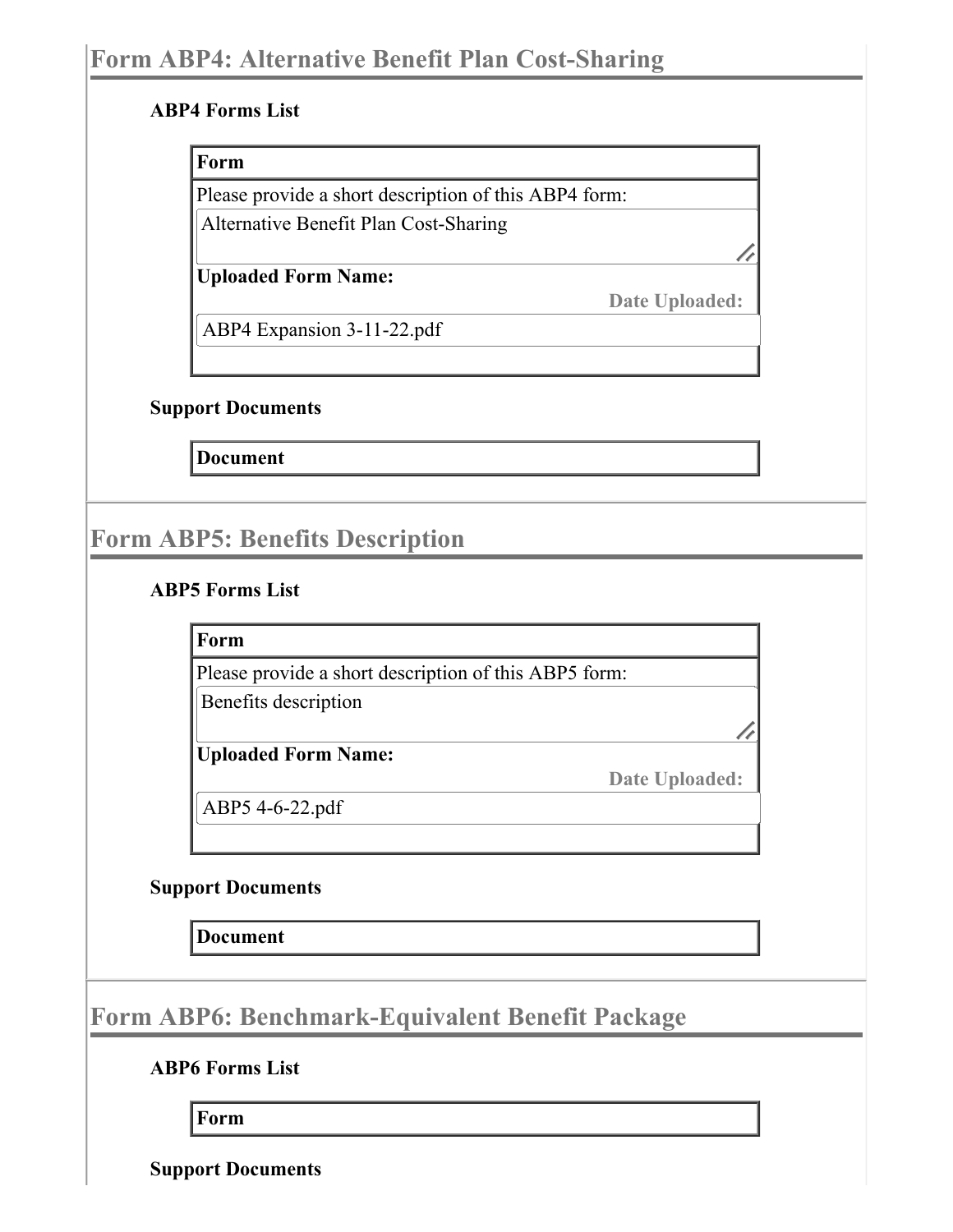**Document**

## **Form ABP7: Benefits Assurances**

#### **ABP7 Forms List**

### **Form**

Please provide a short description of this ABP7 form:

Benefits Assurances

**Uploaded Form Name:**

**Date Uploaded:**

ABP7 Expansion 3-11-22.pdf

### **Support Documents**

**Document**

## **Form ABP8: Service Delivery Systems**

### **ABP8 Forms List**

**Form**

Please provide a short description of this ABP8 form:

Service delivery systems

**Uploaded Form Name:**

**Date Uploaded:**

ABP8 Expansion 4-7-22.pdf

### **Support Documents**

**Document**

**Form ABP9: Employer Sponsored Insurance and Payment of Premiums**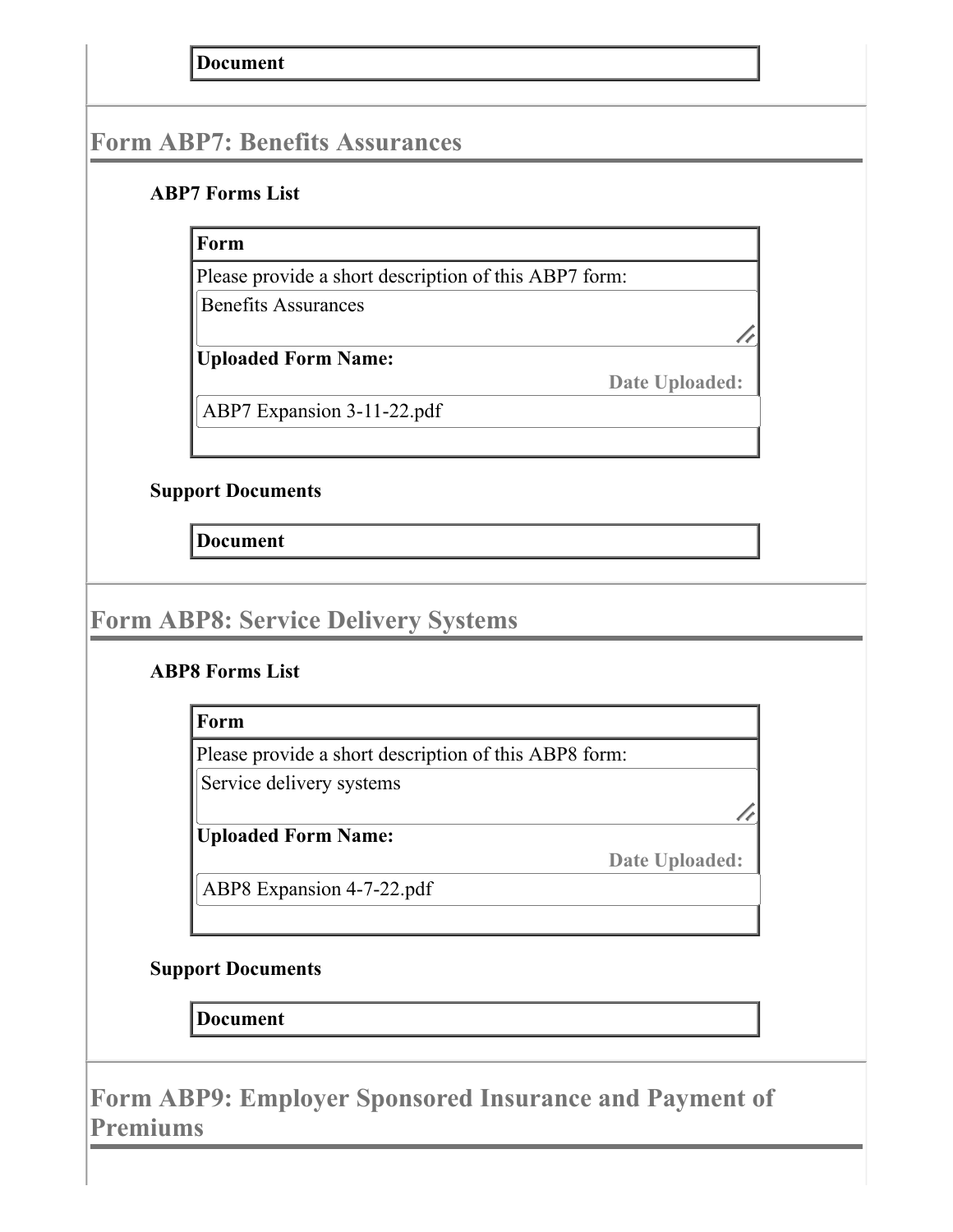#### **ABP9 Forms List**

#### **Form**

Please provide a short description of this ABP9 form:

Employer Sponsored Insurance and Payment of Premiums

//

**Uploaded Form Name:**

**Date Uploaded:**

ABP9 Expansion 3-11-22.pdf

### **Support Documents**

**Document**

## **Form ABP10: General Assurances**

### **ABP10 Forms List**

**Form**

Please provide a short description of this ABP10 form:

General Assurances

**Uploaded Form Name:**

**Date Uploaded:**

//

ABP10 Expansion 3-11-22.pdf

### **Support Documents**

**Document**

## **Form ABP11: Payment Methodology**

### **ABP11 Forms List**

**Form**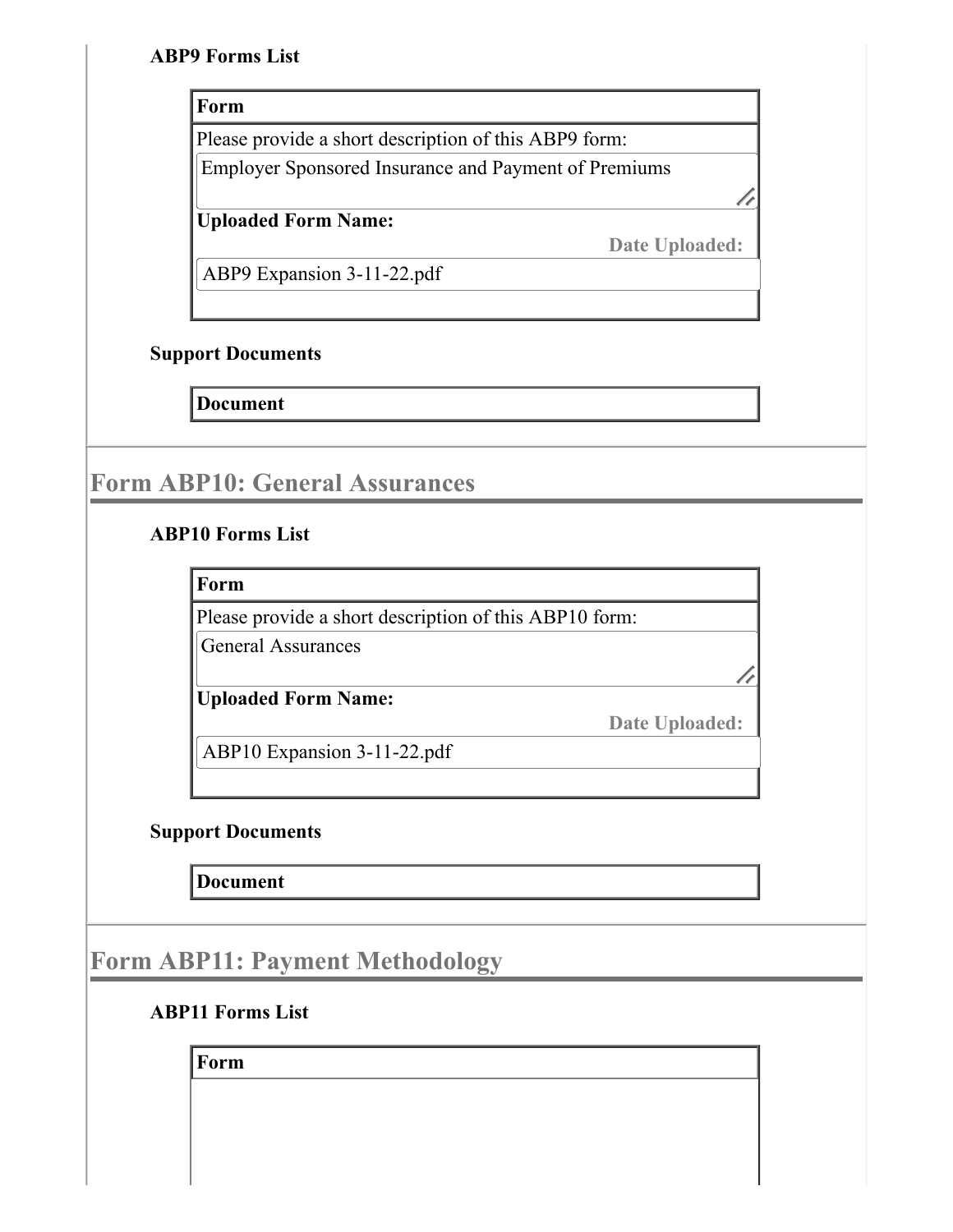

## **Medicaid Alternative Benefit Plan: Tribal Input**

| <b>State/Territory name:</b> | <b>Virginia</b> |
|------------------------------|-----------------|
| <b>Transmittal Number:</b>   | $VA-22-0012$    |

**One or more Indian Health Programs or Urban Indian Organizations furnish health care services in this State.**

**This State Plan Amendment is likely to have a direct effect on Indians, Indian health programs or Urban Indian Organizations.**

**The State has solicited advice from Indian Health Programs, Urban Indian Organizations, and/or Tribal governments prior to submission of this State Plan Amendment.**

*Complete the following information regarding any tribal consultation conducted with respect to this submission:*

**Tribal consultation was conducted in the following manner.** *States are not required to consult with Indian tribal governments, but if such consultation was conducted voluntarily, provide information about such consultation below:*

**Indian Tribes**

**Indian Tribes**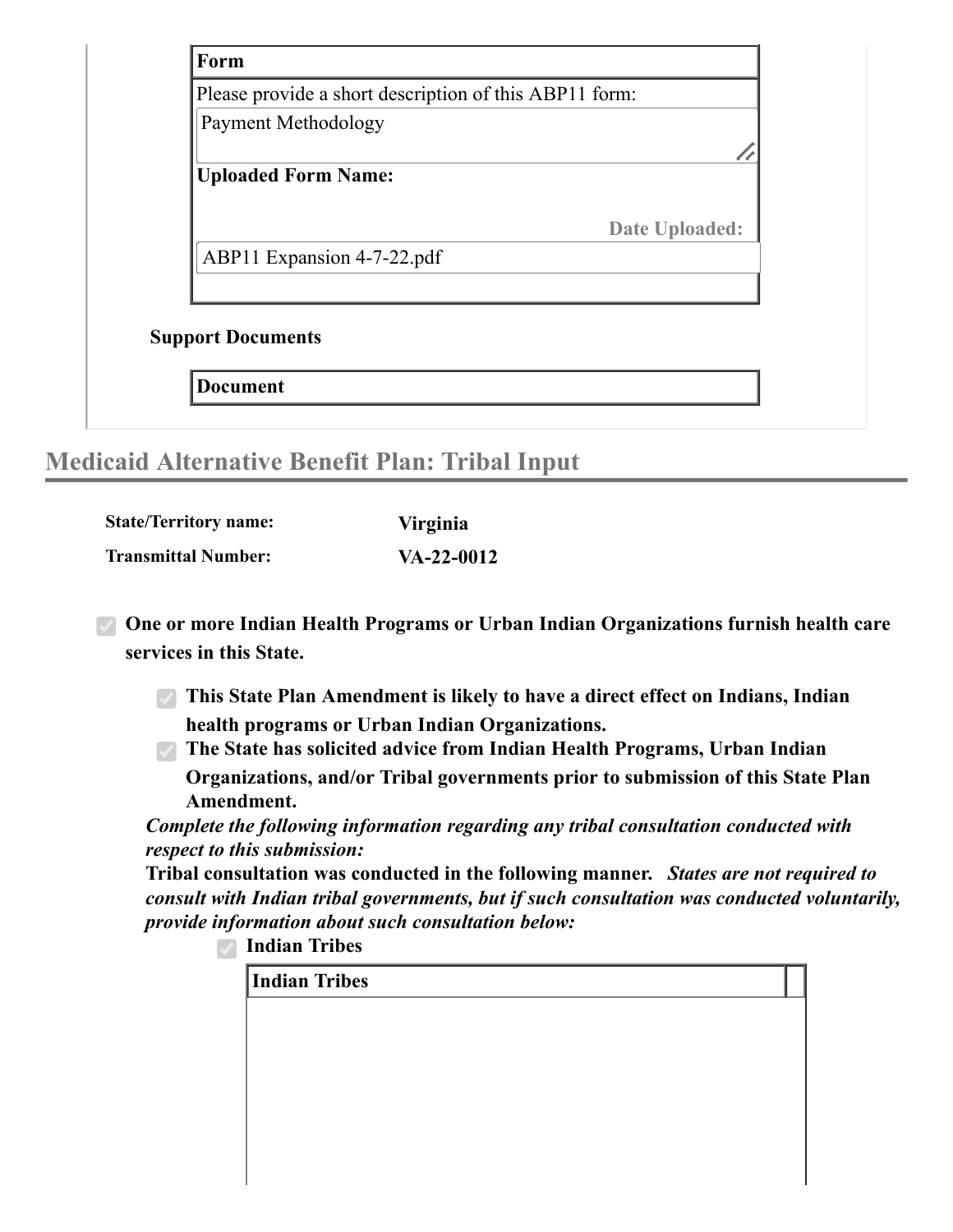| <b>Indian Tribes</b>             |                                                           |
|----------------------------------|-----------------------------------------------------------|
| Name of Indian Tribe:            |                                                           |
|                                  | Monacan, Chickahominy, Eastern Chickahominy, Rappahannock |
| Date of consultation:            |                                                           |
| 02/24/2022                       | (mm/dd/yyyy)                                              |
| Method/Location of consultation: |                                                           |
| Letter sent via email.           |                                                           |
|                                  |                                                           |

**Indian Health Programs**

| Indian Health Programs           |                                                             |
|----------------------------------|-------------------------------------------------------------|
| Name of Indian Health Programs:  |                                                             |
|                                  | Garrett, Tabitha (IHS/NAS/RIC)" < tabitha.garrett@ihs.gov>, |
| Date of consultation:            |                                                             |
| 02/24/2022                       | (mm/dd/yyyy)                                                |
| Method/Location of consultation: |                                                             |
| Letter sent via email.           |                                                             |
|                                  |                                                             |

**Urban Indian Organization**

**The state must upload copies of documents that support the solicitation of advice in accordance with statutory requirements, including any notices sent to Indian Health Programs and/or Urban Indian Organizations, as well as attendee lists if face-to-face meetings were held. Also upload documents with comments received from Indian Health Programs or Urban Indian Organizations and the state's responses to any issues raised. Alternatively indicate the key issues and summarize any comments received below and describe how the state incorporated them into the design of its program.**

| Document                                                     |                |
|--------------------------------------------------------------|----------------|
| Please provide a short description of this support document: |                |
|                                                              |                |
|                                                              |                |
| <b>Uploaded Document Name:</b>                               |                |
|                                                              | Date Uploaded: |
| Tribal Notice letter.pdf                                     |                |

**Indicate the key issues raised in Indian consultative activities:**

**Access**

**Summarize Comments**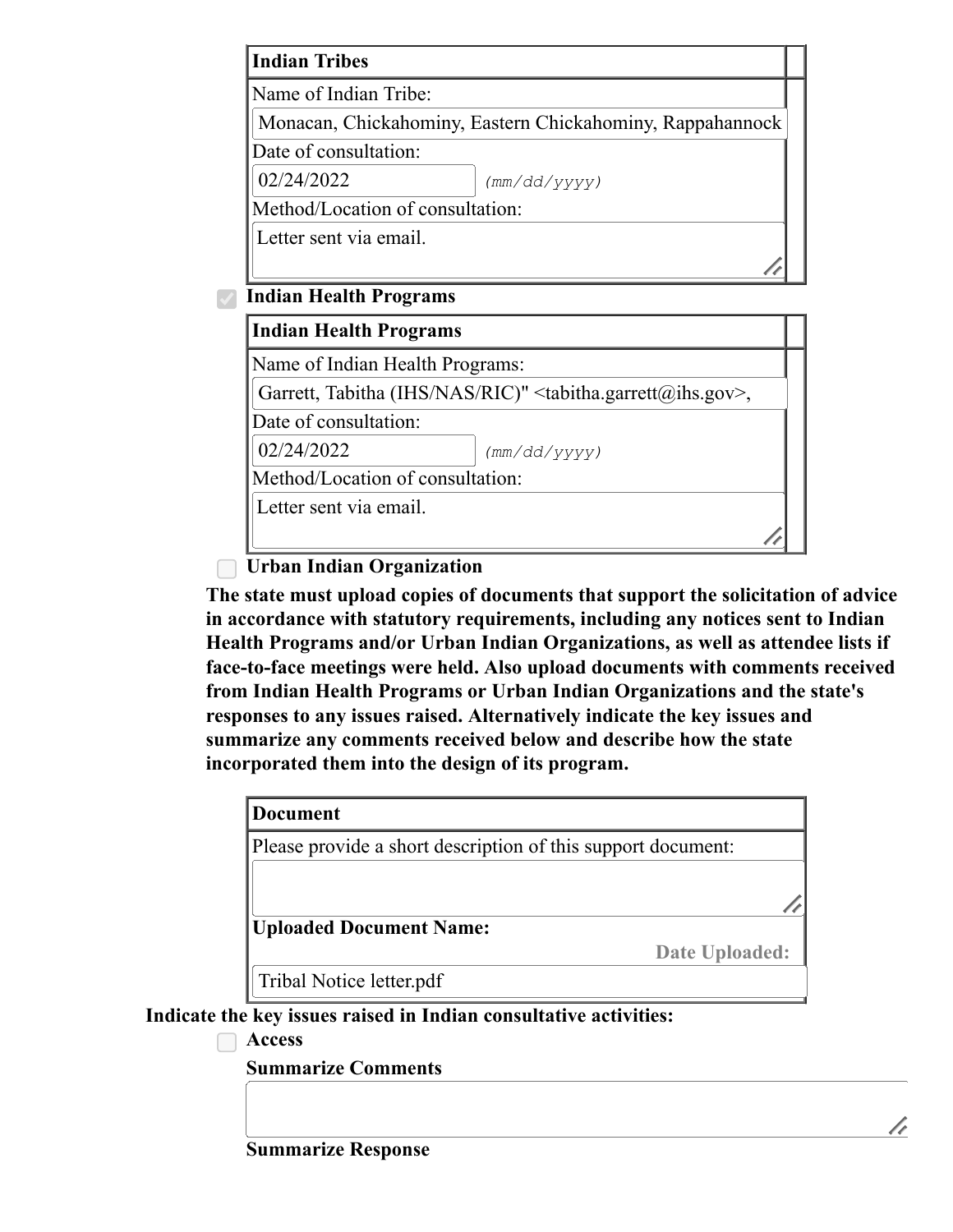| Quality                                              |  |
|------------------------------------------------------|--|
| <b>Summarize Comments</b>                            |  |
|                                                      |  |
| <b>Summarize Response</b>                            |  |
| Cost                                                 |  |
| <b>Summarize Comments</b>                            |  |
|                                                      |  |
| <b>Summarize Response</b>                            |  |
| <b>Payment methodology</b>                           |  |
| <b>Summarize Comments</b>                            |  |
| <b>Summarize Response</b>                            |  |
|                                                      |  |
| Eligibility                                          |  |
| <b>Summarize Comments</b>                            |  |
| <b>Summarize Response</b>                            |  |
|                                                      |  |
| <b>Benefits</b><br><b>Summarize Comments</b>         |  |
|                                                      |  |
| <b>Summarize Response</b>                            |  |
|                                                      |  |
| <b>Service delivery</b><br><b>Summarize Comments</b> |  |
|                                                      |  |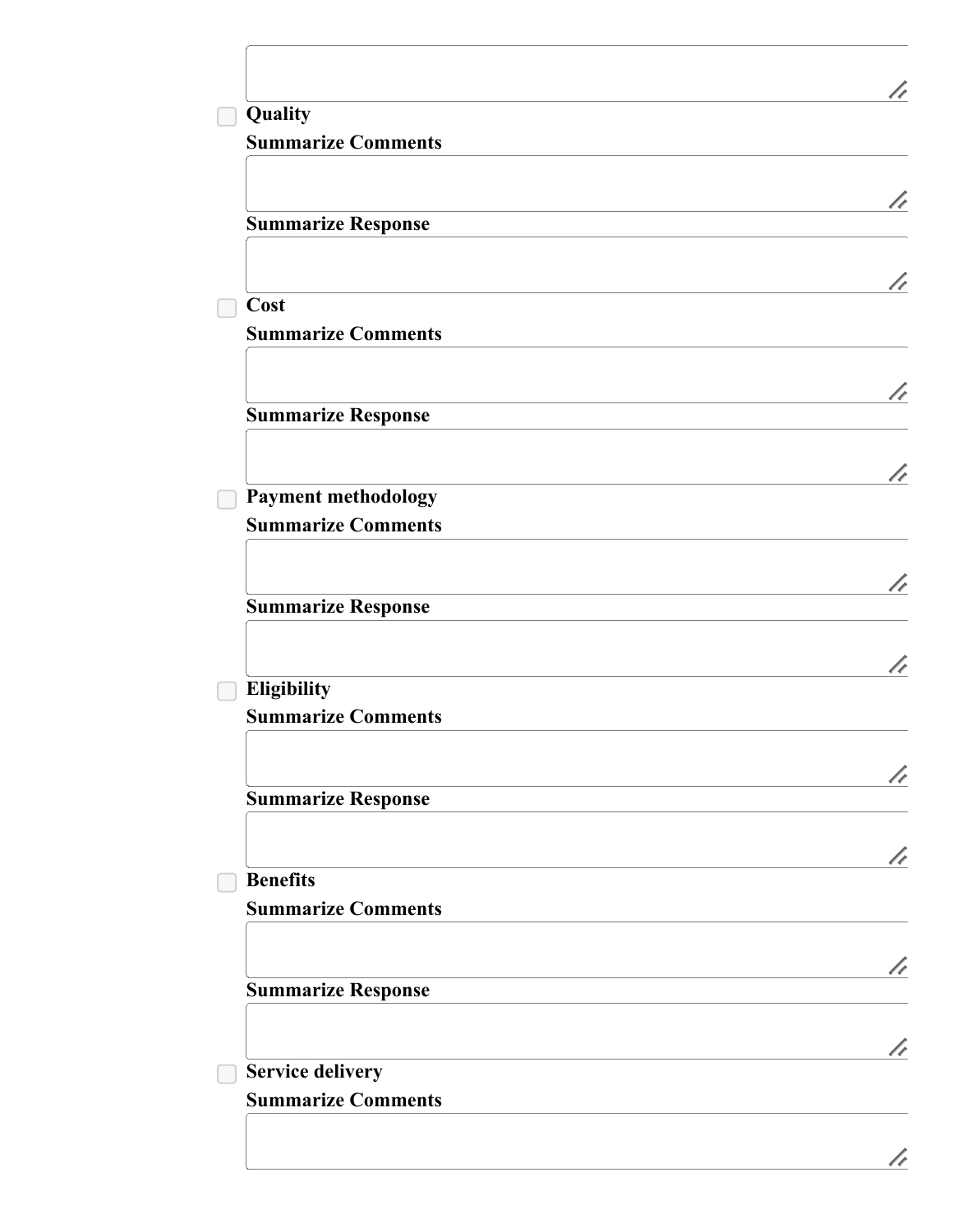#### **Other Issue**

# **Medicaid Alternative Benefit Plan: Summary Page (CMS 179)**

**State/Territory name: Virginia**

#### **Transmittal Number:**

*Please enter the Transmittal Number (TN) in the format ST-YY-0000 where ST= the state abbreviation, YY* = the last two digits of the submission year, and  $0000 = a$  four digit number with leading zeros. The dashes *must also be entered.*

VA-22-0012

#### **Proposed Effective Date**

01/01/2022 *(mm/dd/yyyy)*

#### **Federal Statute/Regulation Citation**

Public Law 111-148 (ACA)

#### **Federal Budget Impact**

|                    | <b>Federal Fiscal Year</b> |         | Amount |
|--------------------|----------------------------|---------|--------|
| <b>First Year</b>  | 2022                       | \$ 0.00 |        |
| <b>Second Year</b> | 2023                       | \$ 0.00 |        |

#### **Subject of Amendment**

Medicaid Expansion - Alternative Benefit Plan - amended to include coverage of items related to clinical trials.

#### **Governor's Office Review**

**Governor's office reported no comment**

**Comments of Governor's office received** Describe:

**No reply received within 45 days of submittal**

**Other, as specified**

//

//